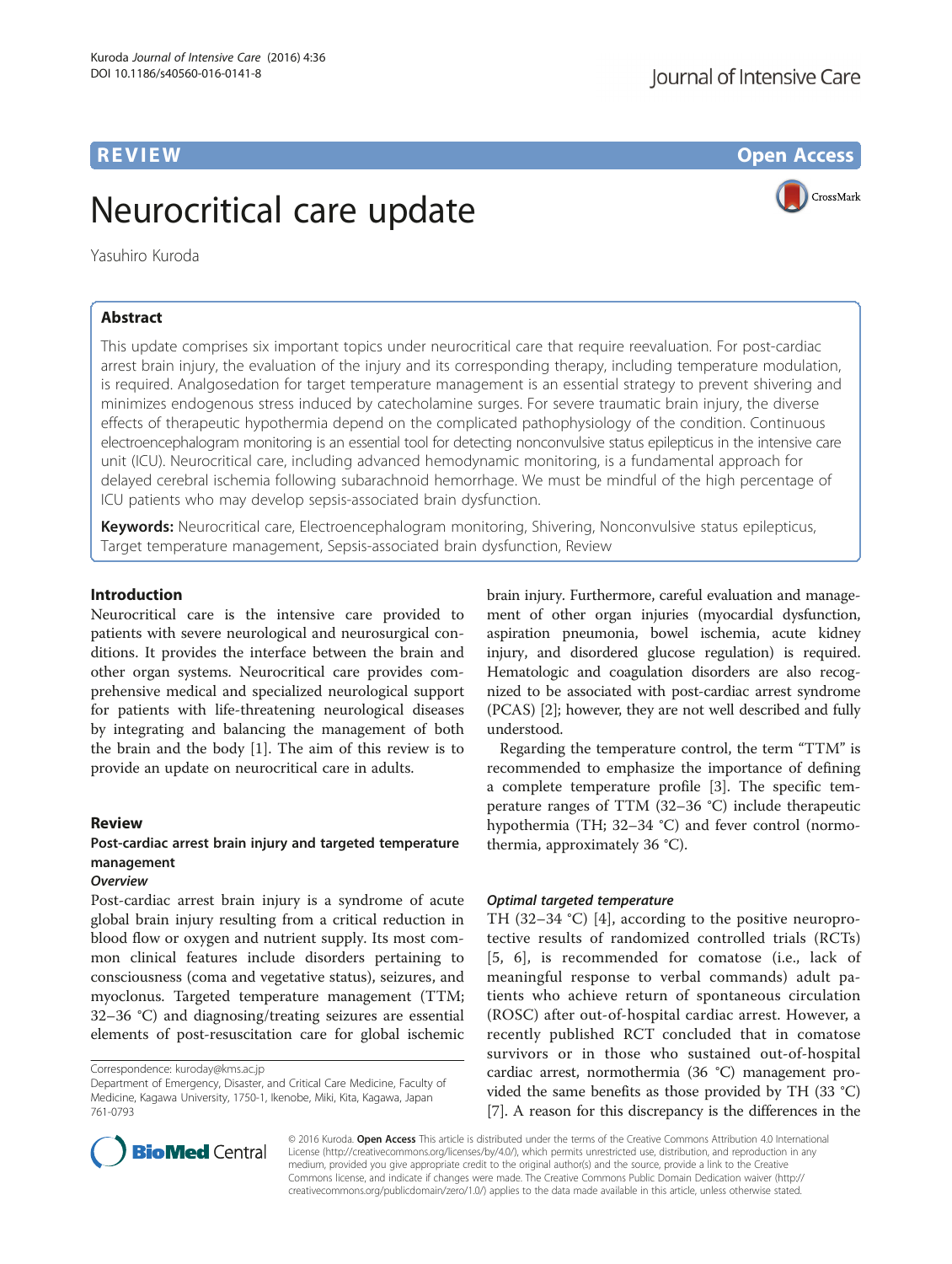study design [[8\]](#page-7-0) of TTM trial [[7](#page-7-0)]: larger deviation in body temperature, neurological evaluation performed 72 h (too early) after the intervention, and relatively low incidence of favorable neurological outcome [\[9](#page-7-0)]. Another reason for this discrepancy may be that the severity of organ injury, including the brain, varies among studies and patients because of the absence of an established modality enabling proper evaluation.

Optimal target temperature during TTM corresponding to the post-cardiac arrest brain injury remains to be evaluated, although 32–36 °C has been generally adopted [[5](#page-7-0)–[7](#page-7-0)]. A small pilot RCT comparing 32 and 34 °C management found that 32 °C management has benefits pertaining to neurologically intact survival [\[10\]](#page-7-0). A recent study [[11](#page-7-0)] showed that PCAS patients with a resuscitation interval of <30 min may be candidates for TH using a target temperature of <34 °C. Regardless of the target temperature, temperature control remains a key aspect in the management of post-cardiac arrest patients [[12](#page-7-0)]. If a temperature of 36 °C is selected, shivering is likely to be more pronounced because the patients' thermoregulatory defenses, which are partly suppressed at 32–33 °C, will be much more active at 36 °C [\[13](#page-7-0)]. Specific target temperature interventions tailored for individual patients await further research.

#### Evaluation of brain damage

To date, the degree of damage in the brain and other organs of TH candidates has been estimated using combinations of several indirect factors, such as bystander cardiopulmonary resuscitation, witness, initial rhythm, and downtime [\[5](#page-7-0)–[7\]](#page-7-0). Moreover, brain damage after ROSC varies among patients despite their comatose status [[14](#page-7-0)].

Although there have been three studies [\[7](#page-7-0), [14, 15](#page-7-0)] reporting on the admission Glasgow Coma Score (GCS) motor score as a measure of the efficacy of TH in comatose cardiac arrest survivors, the association between GCS motor score and neurologic outcome remains unknown. Two recent studies examined the GCS motor scores immediately after ROSC (day 0), and the outcome suggested that the score is an independent predictor of good neurologic outcome [\[16\]](#page-7-0) and that no significant differences of neurologic outcome at 30 days after hospital admission was observed between mild TH and control in the subgroup of GCS motor score 5 or 6 [\[17](#page-7-0), [18](#page-7-0)]. These data show that initial GCS motor score examination immediately after ROSC can at least provide baseline objective prognostic data for decisions by healthcare professionals.

The full outline of unresponsiveness (FOUR) score includes additional information not assessed by GCS, including brain stem reflex, visual tracking, breathing patterns, and respiratory drive (Table 1) [\[19\]](#page-7-0). An early, novel illness severity score using FOUR and serial organ

Table 1 FOUR score [[19\]](#page-7-0) with permission

| Eye response       |                                                             |
|--------------------|-------------------------------------------------------------|
| 4                  | Eyelids open or opened, tracking, or blinking<br>to command |
| 3                  | Eyelids open but not tracking                               |
| $\mathfrak{D}$     | Eyelids closed but open to loud voice                       |
| 1                  | Eyelids closed but open to pain                             |
| 0                  | Eyelids remain closed with pain                             |
| Motor response     |                                                             |
| 4                  | Thumbs-up, fist, or peace sign                              |
| 3                  | Localizing to pain                                          |
| $\overline{2}$     | Flexion response to pain                                    |
| 1                  | Extension response to pain                                  |
| $\Omega$           | No response to pain or generalized<br>myoclonus status      |
| Brainstem reflexes |                                                             |
| 4                  | Pupil and corneal reflexes present                          |
| 3                  | One pupil wide and fixed                                    |
| $\mathfrak{D}$     | Pupil or corneal reflexes absent                            |
| 1                  | Pupil and corneal reflexes absent                           |
| 0                  | Absent pupil, corneal, and cough reflex                     |
| Respiration        |                                                             |
| 4                  | Not intubated, regular breathing pattern                    |
| 3                  | Not intubated, Cheyne-Stokes breathing pattern              |
| $\overline{2}$     | Not intubated, irregular breathing                          |
| 1                  | Breathes above ventilator rate                              |
| 0                  | Breathes at ventilator rate or apnea                        |

FOUR full outline of unresponsiveness

function assessment scores at hospital or intensive care unit (ICU) arrival predicts outcome after cardiac arrest [[20, 21\]](#page-7-0).

Shivering may reflect the degree of brain damage. Data from a recent study shows that patients who experienced shivering (60 %) because of the induction of TH for PCAS had a significantly better rate of favorable (cerebral performance categories 1–2) neurologic outcome at discharge from the hospital compared to patients who did not experience shivering (36 %) [[22](#page-7-0)]. Conversely, no shivering after the induction of hypothermia or spontaneous hypothermia prior to the induction of hypothermia has been associated with a poor outcome [[23](#page-7-0)]. Shivering may be a sign of a lessimpaired thermoregulatory pathway. Neurological signs such as GCS, brain stem reflex, respiratory status, and degree of shivering are potential variables that can be incorporated into a predictive model for a more precise evaluation of brain injury in cardiac arrest survivors undergoing TTM.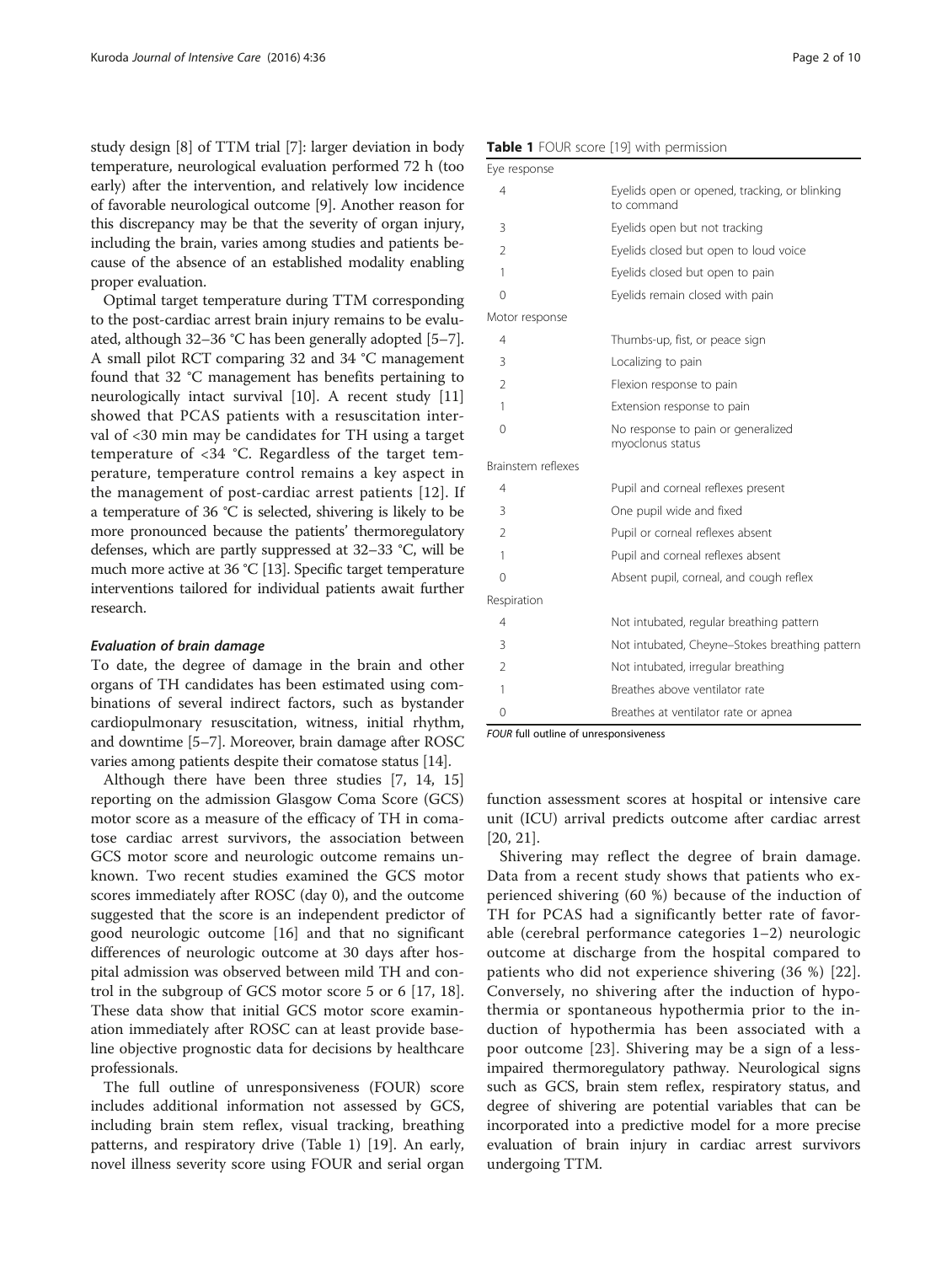## <span id="page-2-0"></span>Analgosedation for the targeted temperature management Prevention of shivering during therapeutic hypothermia

Shivering is a centrally mediated thermoregulatory response that usually initiates at approximately 35.5 °C and is overcome below 34 °C. The management and prevention of shivering is an important consideration during TTM therapy. With preventing shivering and further facilitating the induction of TTM, sedation and analgesia play an important role in optimizing ventilator synchrony and minimizing endogenous stress induced by catecholamine surges. Inadequate sedation that allows shivering is the most common cause of failure in achieving or maintaining the target temperature.

Shivering is suppressed using a stepwise protocol during TTM, and a clinical scale is used to quantify and assess it. A suggested protocol based on the measurement of the shivering index has been reported (Fig. 1) [[24, 25](#page-7-0)]. However, there is no clear evidence to identify the preferred sedation and analgesia agents in TTM. Skin counter-warming (warming of the non-cooled areas of the skin) should be considered even when surface cooling methods are used [[13](#page-7-0)]. It was achieved by covering the anterior surface (the hands, feet, and face) of the patients with an air circulating blankets warmed to the maximal temperature setting (43 °C) to reduce shivering [[26](#page-7-0)]. Shivering can be managed without the use of paralytic agents in most patients in the setting in ICU [\[13\]](#page-7-0).

In comparison with benzodiazepines, propofol and dexmedetomidine have desirable properties when continuous infusions of sedative agents are required [[27](#page-7-0)]. Doses of both agents should be titrated to the desired effect, and the rate of infusion should be accordingly adjusted. In addition, the need for continuous infusions during the maintenance phase, when shivering is less likely to occur, should be evaluated [\[27\]](#page-7-0). If fentanyl is used in the maintenance phase of TTM, intensivists should be aware that the rate of fentanyl elimination in humans does not trend toward normal for at least 8 h during rewarming [[28](#page-7-0)].



Fig. 1 Anti-shivering protocol example and the bedside shivering assessment scale. IV intravenous, PT per feeding tube, ECG electrocardiogram. Modified from Brophy [[24\]](#page-7-0) and Badjatia [[25](#page-7-0)] with permission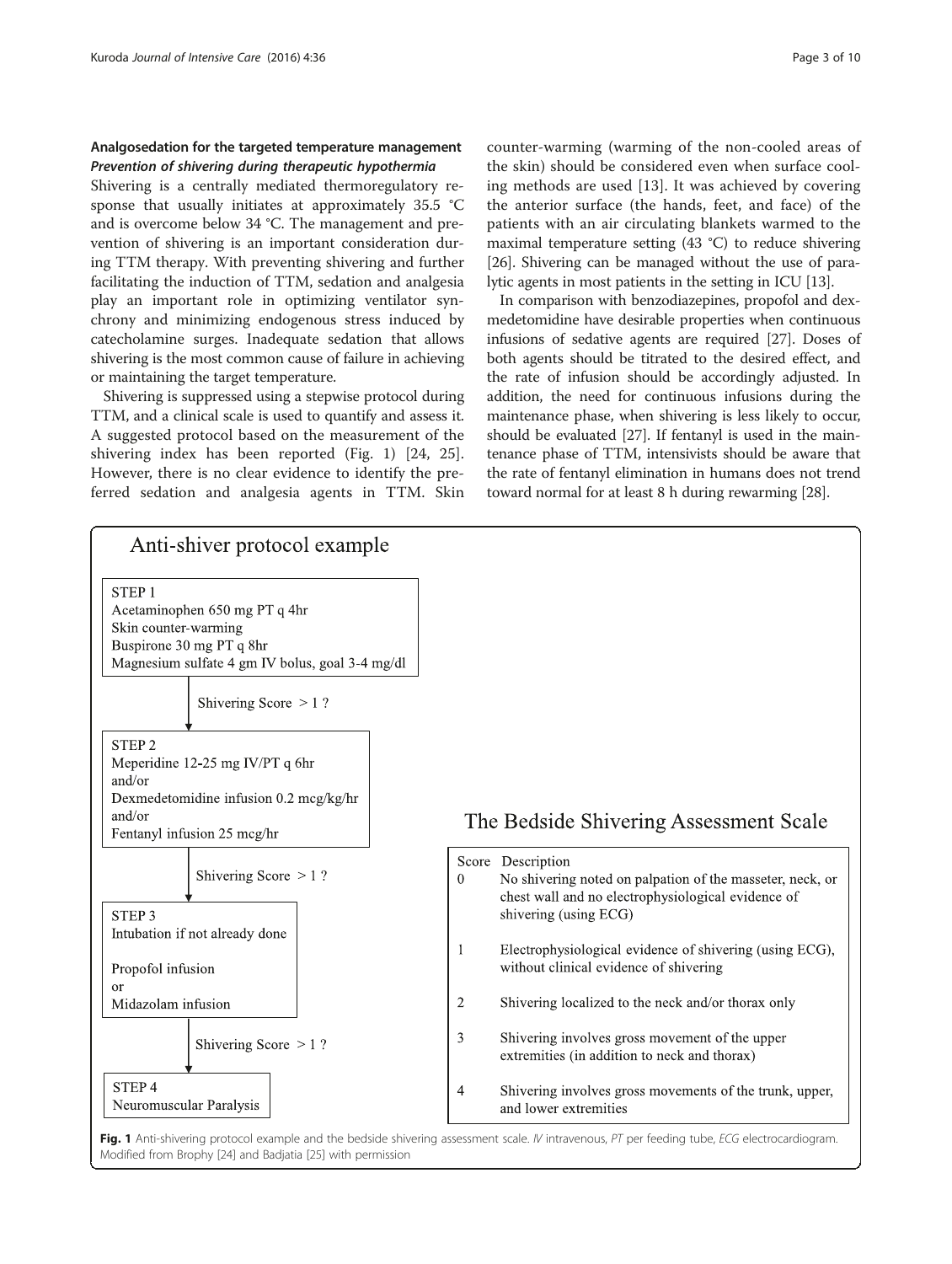Shivering following rewarming because of post-cardiac arrest TTM is known to increase body temperature (rebound pyrexia); marked pyrexia (median >38.7 °C) was associated with a significantly lower proportion of favorable outcome survivors (58 vs. 80 %) [\[29](#page-7-0)]. The addition of a period of fever control (normothermia) subsequent to TTM rewarming should be evaluated.

#### Neuromuscular blockade

The benefits and risks of neuromuscular blockade (NMB) during TTM are controversial. Uncontrolled shivering during TTM has been associated with a longer time to achieve the target temperature; thus, uncontrolled shivering may adversely affect outcomes in cardiac arrest survivors. NMB administration in TH not only decreases refractory shivering but also facilitates both the rapid achievement and maintenance of the target temperature. A recent report suggests that continuous intravenous NMB therapy has a beneficial effect on the survival of patients undergoing post-cardiac arrest TH [[30](#page-7-0)]. However, the same study also reported that NMB therapy is associated with a non-significant increase in the frequency of early-onset pneumonia [[30](#page-7-0)]. Although continuous intravenous NMB is associated with decreased mortality according to a study [\[31](#page-7-0)], the association between NMB, TH, and outcomes must be further analyzed in terms of shivering score (Fig. [1](#page-2-0)), NMB usage, complications, and degree of brain damage [\[32\]](#page-7-0).

However, NMB obscures convulsive activity, which may be an important component in the neurological evaluation. Continuous electroencephalography (EEG) should be considered in comatose post-cardiac arrest patients, particularly if NMB is used [\[4](#page-7-0)]. In TTM, routine and/or continuous NMB use is not supported [\[13](#page-7-0)] and the duration of NMB should be kept to a minimum or avoided altogether [[4](#page-7-0)]. On the basis of pharmacokinetics of NMB, it would be reasonable to use intermittent dosing with the lowest effective dose during TTM to avoid overdosing upon rewarming.

#### Traumatic brain injury

#### Therapeutic hypothermia

Traumatic brain injury (TBI) may cause disability and death because of a combination of primary (shearing damage to the neurons or glial cells at the time of impact) and secondary (ischemia/hypoxia and reperfusion injury) brain injuries [\[33\]](#page-7-0). For TBI, the specific effects of TH include limiting the secondary brain injury by not only reducing intracranial pressure (ICP) and cerebral metabolic demands but also decreasing the disruption of the blood– brain barrier, inhibiting the inflammatory cytokines, and reducing free radicals related to reperfusion injury [[34](#page-7-0)–[37\]](#page-7-0).

Clinical trials have been conducted to investigate the effects of mild TH (32–34 °C) on TBI, but they could not demonstrate more favorable outcomes than those demonstrated by the trials conducted to investigate the effects of normothermia (37 °C) [[38](#page-7-0)–[40](#page-8-0)]. In Japan, a multicenter RCT (brain hypothermia therapy for acute head injury (BHYPO)) was conducted in patients with severe TBI who received either mild TH (32.0–34.0 °C) or underwent fever control (35.5–37.0 °C). The protocol was well designed to improve former considerations such as prolonged mild TH (more than 72 h), tight hemodynamic monitoring, and slow rewarming [\[33, 38](#page-7-0)]. However, this study concluded that TH for severe TBI did not improve the neurologic outcome or risk of mortality [[41](#page-8-0)].

The reason for the negative results obtained with TH for TBI may have been the heterogeneity of the study population, particularly pertaining to the age and degree of primary brain damage. Yamamoto et al. [\[42](#page-8-0)] reported an age limit of 50 years for TH to be effective in TBI. The subanalysis of BHYPO, according to computed tomography (CT) classification of the Traumatic Coma Data Bank on admission [[43](#page-8-0)], showed that favorable outcomes at 6 months after injury in young patients (≤50 years of age) with evacuated mass lesions significantly increased from 33.3 % under fever control to 77.8 % under TH. Clifton [[44\]](#page-8-0) reported a similar post hoc analysis of two randomized clinical trials [[38, 39](#page-7-0)] and showed that 41 % of patients requiring craniotomy for hematoma treated with early hypothermia experienced a poor outcome at 6 months after injury compared with 62 % of patients treated with late hypothermia or normothermia, a 34 % reduction. Induction of hypothermia to 35 °C before or immediately after craniotomy, with maintenance at 33 °C for 48 h thereafter, may improve outcomes of patients with severe TBI with surgically treated hematomas [[44](#page-8-0)].

#### Fever control (normothermia)

Conversely, the subanalysis of BHYPO, according to CT classification of the Traumatic Coma Data Bank on admission [[43](#page-8-0)], showed that patients with diffuse injury III who were treated with TH had significantly high mortality than those treated with fever control. Heterogeneity of the TBI population is also expressed using Abbreviated Injury Scale (AIS)-head scores, which describe TBI severity based on a combination of symptoms, mechanisms (blunt or penetrating), and radiographic findings (CT findings) [[45](#page-8-0)]. The subanalysis of BHYPO, according to AIS-head scores on admission [\[46\]](#page-8-0), showed that the fever control group demonstrated a significant reduction in mortality compared with the mild TH group (9.7 vs. 34.0 %,  $p = 0.02$ ) pertaining to AIS 3 (serious) to 4 (severe) patients but not AIS 5 (critical) patients. Recently, the Eurotherm3235 trial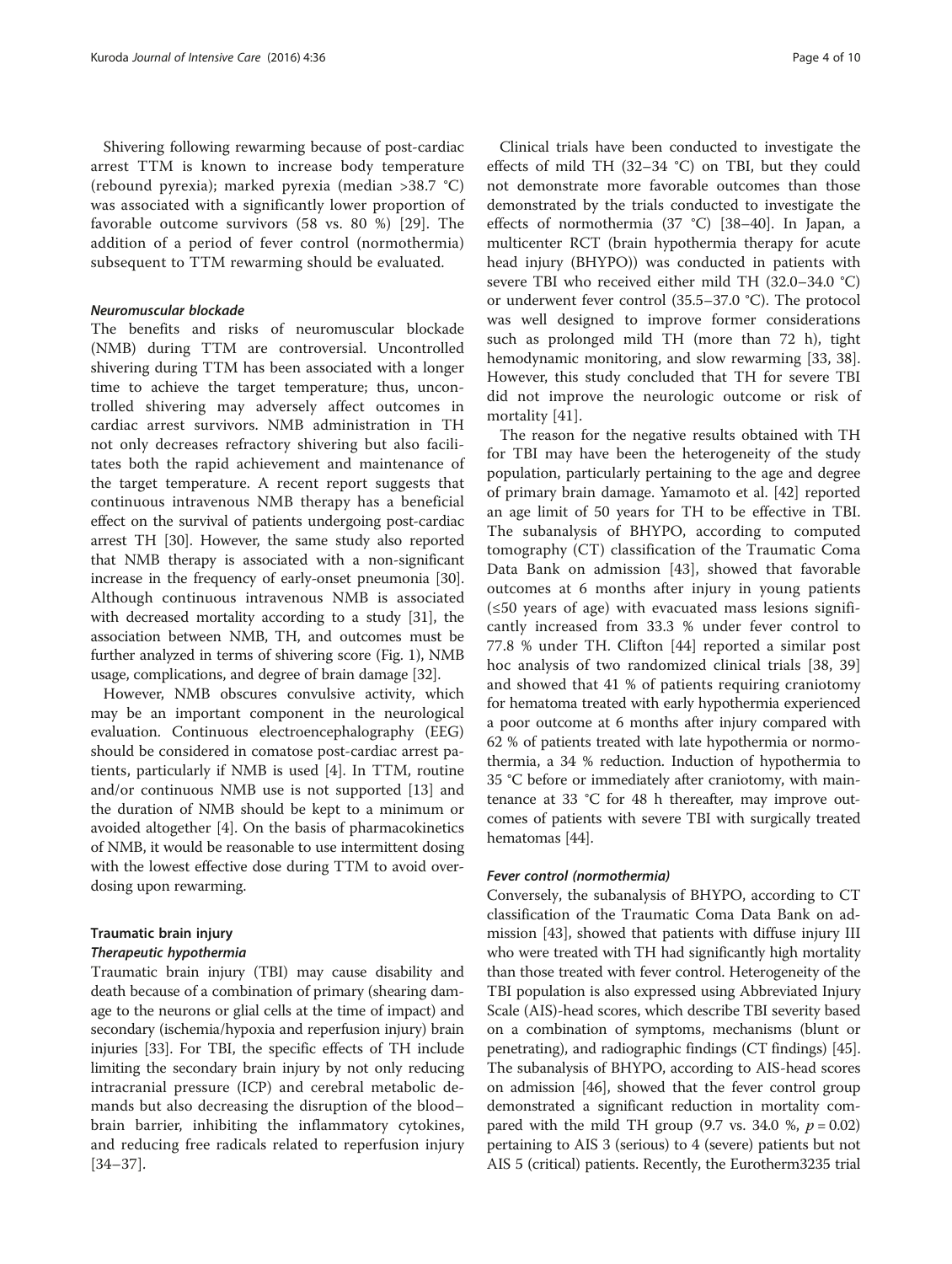study reported that TH plus standard care for elevated ICP provided a poor outcome for patients with TBI compared with the outcome provided by standard care alone [\[47](#page-8-0)].

TH influences all the organ systems, and any potential benefit should be balanced against possible side effects [[48\]](#page-8-0). Several studies demonstrated that the rate of complications significantly increased during prolonged mild TH in patients with severe TBI [[38](#page-7-0)–[40, 49\]](#page-8-0). The management approach for patients between post-cardiac arrest and severe TBI may be different at temperatures below 35 °C because of multiple traumas associated with increased mortality [\[50\]](#page-8-0). This may contribute to coagulopathy, which usually occurs and persists for the first 24–48 h [[51](#page-8-0)]. Therefore, fever control may be better than mild TH in terms of coagulopathy, which is specific for trauma patients. After the initiation of hypothermia in the BHYPO study subanalysis [\[46\]](#page-8-0), platelet counts decreased more in the mild TH group than in the fever control group. In TH for TBI, coagulopathy contributed to a further degeneration of intracerebral lesion, which was the major cause of death.

### Intracranial pressure and the timing of therapeutic hypothermia

The Eurotherm3235 trial reported that TH plus standard care for elevated ICP provided a poor outcome in patients with TBI compared to the outcome provided by standard care alone [[47\]](#page-8-0). The key issue of TH for TBI is the timing of TH. The Eurotherm3235 results [[47\]](#page-8-0) may not be surprising because the elevation of ICP occurs because of various destructive processes following impact to the brain [\[52](#page-8-0)]. TH induction for subjects with already elevated ICP may be too late for suppressing these detrimental processes. In this study, significant ICP reduction could not be achieved in the TH group. Earlier induction of TH (before the elevation in ICP) may mitigate harmful physiological consequences and improve patient outcome. Another key issue of TH for TBI is the target. Early induction of TH, particularly for patients with evacuated intracranial hematomas, is reported to be beneficial according to a post hoc analysis of clinical trials in the USA [[44](#page-8-0)] and Japan [\[43\]](#page-8-0). In addition, physiological effects are considerably different between 32 and 35 °C, and maintaining the temperature at 32 °C may cause more adverse events. Therefore, a detailed analysis on the introduction time and target temperature is desirable.

# Nonconvulsive status epilepticus and electroencephalography monitoring **Overview**

Status epilepticus (SE) is defined as 5 min or more of (i) continuous clinical and/or electrographic or (ii) recurrent seizure activity without recovery (returning to baseline) between seizures [\[53](#page-8-0)]. The representative phenotype of nonconvulsive SE (NCSE), which is often observed in the intensive care setting, is acutely ill patients with severely impaired/altered mental status, with or without subtle motor movements (e.g., rhythmic muscle twitches or tonic eye deviation that often occurs during acute brain injury) [[54](#page-8-0)–[58\]](#page-8-0). NCSE in the ICU frequently follows uncontrolled or partially treated generalized convulsive SE (GCSE).

Frequency of NCSE diagnosis increases significantly after the implementation of continuous video-EEG monitoring in ICU [[59\]](#page-8-0). NCSE is a relatively common condition among patients with unexplained altered mental status, with a prevalence of 8–37 % [[54, 60\]](#page-8-0). In neuro ICU, nonconvulsive seizures have been reported in 18– 34 % of patients who undergo EEG monitoring and 10 % of them are NCSE patients [\[61](#page-8-0)–[63\]](#page-8-0). The incidence of NCSE in comatose survivors ranges from 12 to 24 % [[48, 64, 65\]](#page-8-0). Seizures following out-of-hospital cardiac arrest have been linked to increased mortality [\[48](#page-8-0), [64, 65](#page-8-0)]. NCSE should be diagnosed and treated rapidly to avoid significant morbidity and mortality [[66](#page-8-0)]. A retrospective study of 100 NCSE patients identified the mortality rate to be 18 % [\[66](#page-8-0)].

#### Continuous electroencephalography monitoring

A consensus panel at the 4th London-Innsbruck Colloquium on SE and Acute Seizures held in Salzburg (2013) proposed working criteria for the EEG diagnosis of NCSE [\[67](#page-8-0)]. The American Clinical Neurophysiology Society (ACNS) published proposals for Standardized Critical Care EEG Terminology [\[68](#page-8-0)], which is now widely used and has high interrater agreement [\[69](#page-8-0)]. Salzburg Consensus Criteria for diagnosis of Nonconvulsive Status Epilepticus (SCNC) implemented the ACNS definitions for rhythmic delta activity to avoid numerous false positives [\[70](#page-8-0)]. The ACNS criterion for fluctuation further marginally reduces false positives and in turn leads to a small loss of sensitivity.

There are many kinds of EEG which can be applied in the ICU. Conventional EEG, which is a gold standard for evaluating the neurologic function, only provides data over a period of 30 min and requires highly trained neurophysiologist to analyze it, whereas the aforementioned approach allows continuous monitoring by intensivists immediately after the patient is assigned a hospital bed [\[71\]](#page-8-0).

Continuous EEG (cEEG) monitoring (over 24 h) is necessary to diagnose NCSE and to manage refractory SE [[72\]](#page-8-0). cEEG monitoring should be initiated within 1 h of SE onset if ongoing seizures are suspected in all patients [[53\]](#page-8-0). cEEG monitoring should be done for at least 48 h following acute brain insult in comatose patients to evaluate nonconvulsive seizures and 24 h after the cessation of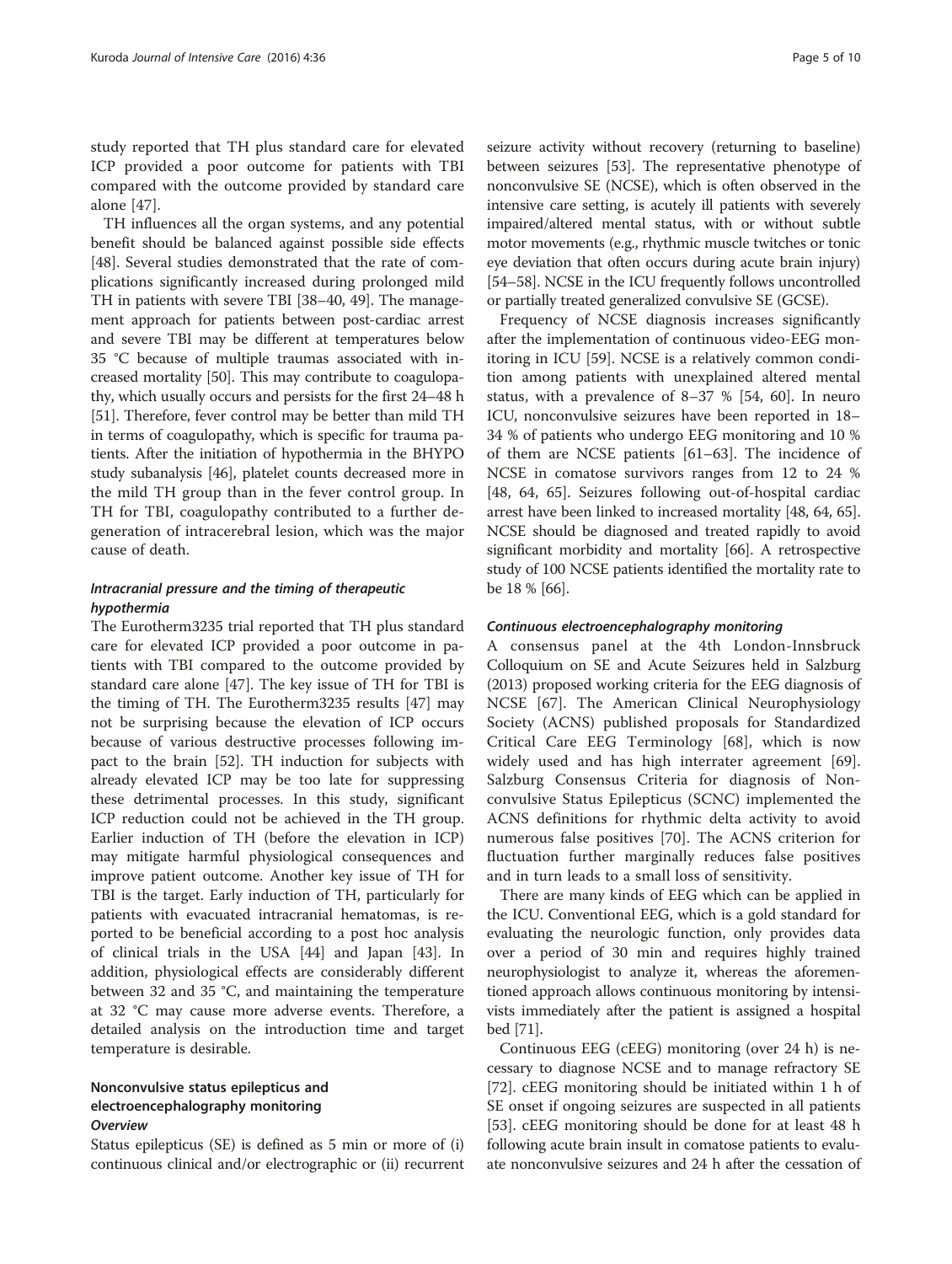electrographic seizures or during antiepileptic drug (AED) weaning trials [[53](#page-8-0)].

Bedside simplified EEG monitoring, which comprised from two-channel system, is a kind of cEEG. The application of a two-channel simplified EEG has become widespread in clinical practice [[73](#page-8-0)] with seizure detection sensitivity directly being correlated with the number of leads used. Using seven [\[74\]](#page-8-0) and four leads [[75](#page-8-0)] yielded sensitivities of 93 and 68 %, respectively. Singlechannel EEG yields a sensitivity of 40 % [\[76\]](#page-8-0). The application of bedside simplified EEG for the diagnosis of NCSE may be limited to certain patients, particularly to those at a risk of consciousness disturbances following generalized convulsive status, recurrent coma, facial myoclonus, rapid involuntary eye movements, or aphasia [[75](#page-8-0)].

Quantitative EEG may assist efficiently screening large amounts cEEG data [[77](#page-8-0), [78](#page-8-0)]. Amplified-integrated EEG (aEEG) monitoring is a well-developed type of quantitative EEG. aEEG system is widely used to predict the outcome of hypoxic ischemic encephalopathy in adults [\[79](#page-8-0)]. A bedside monitoring system combining aEEG and simplified EEG was designed for the early diagnosis of NCSE, which can then be confirmed by conventional EEG because of the inherent low sensitivity of the simplified EEG system [[80\]](#page-8-0). Interpretation of aEEG and simplified EEG traces requires some training to recognize the patterns indicative of NSCE; these patterns are divided into "rhythmicity," "spike and wave," and "periodicity" [\[68\]](#page-8-0).

#### Subarachnoid hemorrhage

#### Advanced monitoring for circulation and delayed cerebral ischemia

The occurrence of delayed cerebral ischemia (DCI) after subarachnoid hemorrhage (SAH) increases poor neurologic outcome [[81](#page-8-0)] and the risk of DCI during hypovolemia that is frequently observed in SAH [\[82\]](#page-9-0). Neurogenic pulmonary edema (PE), i.e., excess fluid accumulation in the lungs, is another complication observed in SAH [[83](#page-9-0)]. Neurogenic PE can produce severe hypoxemia, thereby contributing to cerebral hypoxia in a brain that is already vulnerable to secondary injury [\[84\]](#page-9-0).

In a recent randomized trial [[85\]](#page-9-0), physician-directed prophylactic triple-H administration was not associated with improved clinical outcomes or quantitative hemodynamic indicators for intravascular volume. Furthermore, the global end-diastolic volume index (GEDI), measured using transpulmonary thermodilution methoddirected intervention studies, is warranted to better define management algorithms for SAH patients with the aim of preventing DCI. In a multicenter prospective cohort study, for GEDI on days 1–7 after SAH, the optimal range for fluid management according to the Cox proportional hazards model was suggested to be  $822-921$  ml/m<sup>2</sup> for preventing the subsequent development of DCI and

pulmonary edema [[86](#page-9-0)], even though the event of myocardial stunning is not described. Mutoh et al. reported that in comparison with standard less-invasive hemodynamic therapy, early goal-directed therapy is beneficial for optimizing the complex SAH-induced hemodynamic changes during the therapy for DCI and in improving the prognosis of patients with poor World Federation of Neurosurgical Societies grade or coexisting cardiopulmonary complications [[87\]](#page-9-0).

Euvolemic fluid management is recommended in neurocritical care, including SAH, even though fluid balance [[88\]](#page-9-0) or central venous pressure [\[89\]](#page-9-0) monitoring is not standardized for targeting. Fluid management may ameliorate neurologic outcomes and decrease mortality associated with SAH, particularly by avoiding hypovolemia and pulmonary edema.

#### Effect of neurocritical care/neuro-intensivists on outcome

Neurointensivists are physicians specially trained in neurocritical care. Neurocritical care is one of the fellowship subspecialties and board certified in the United Council for Neurologic Subspecialties in the USA. Neurointensivists assume the primary care role for his/her patients in the ICU, coordinating both the neurological and medical management of the patient.

The impact of neurocritical care/neuro-intensivists' care on outcomes in patients with life-threatening neurological and neurosurgical illnesses has been reported by various authors [\[90](#page-9-0)–[95](#page-9-0)]. In particular, the proven efficacy of a neurointensivist-managed neurocritical/intensive care unit for patients with aneurysmal SAH has been frequently reported. Neurointensivist-managed ICUs have reported positive efficacy and outcomes for SAH patients pertaining to their length of ICU stay [\[94](#page-9-0), [96\]](#page-9-0) and hospital discharge status (home, rehabilitation facility, nursing home, and death) [[97\]](#page-9-0). However, there are no reported studies demonstrating efficacy via direct functional outcomes (i.e., good neurological outcomes at hospital discharge) [\[96](#page-9-0)–[98](#page-9-0)].

For SAH, in severe cases [Hunt and Hess grade III–V subgroup], brain damage is severe and the efficacy of neurocritical care is not precisely evaluated. Samuels et al. reported that H&H grade I–III patients in a postneurointensive care group were significantly more likely to be discharged home [\[97](#page-9-0)]. In addition, Knopf et al. reported that the availability of a neurointensivist (but not a neurocritical care unit) improved outcomes particularly in SAH patients with longer ICU and hospital stays [\[98](#page-9-0)]. Literature demonstrated that the stated efficacies of neurocritical care in SAH patients were limited to studies in the USA [\[1,](#page-7-0) [92, 94, 96](#page-9-0)–[99](#page-9-0)].

Thus, neurointensivist management, particularly in SAH patients, outside the USA should be evaluated to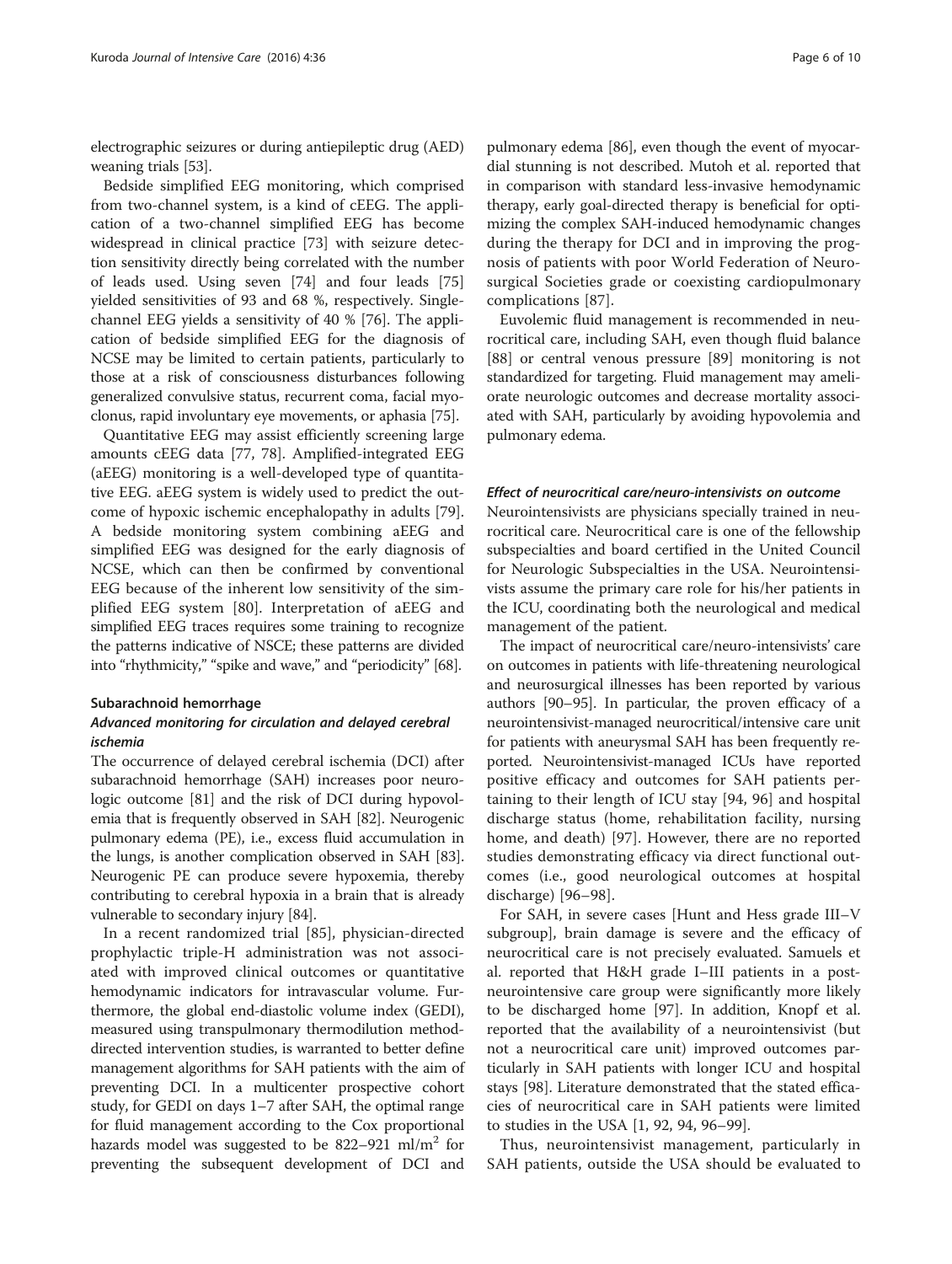demonstrate efficacies on brain damage-dependent neurological outcomes.

#### Sepsis-associated brain dysfunction **Overview**

Sepsis-associated encephalopathy (SAE), which has also been recently termed as sepsis-associated brain dysfunction (SABD), is a global brain dysfunction secondary to the systemic inflammatory response to cerebral perfusion and neuronal activity. It occurs because of infection in the body and in the absence of a direct infection of the central nervous system. Acute brain dysfunction commonly occurs during sepsis and typically develops early, often before the other organs are affected.

SAE involves a number of mechanisms, including neuroinflammation, wherein the interaction between cytokines and neurotransmitters, particularly acetylcholine, results in neuronal loss and alterations in cholinergic signaling. There is no clear evidence to explain in detail how inflammation reaches the brain during sepsis, but inflammation occurs in the CNS early and later after sepsis (both in laboratory animals and in humans). Moreover, the interaction occurs in the periphery, accelerating a type of immunosuppressive state.

Clinical, electrophysiological, and biochemical criteria are used to diagnose SAE. However, the inability to properly recognize the signs of SAE for diagnoses is a major ongoing problem because septic patients are usually sedated, which masks neurologic disturbances.

Although its diagnosis is not specific in biochemistry and imaging tests, it could potentiate severe outcomes, including increased mortality, cognitive decline, progressive immunosuppression, cholinergic anti-inflammatory deficiency, and metabolic and hydroelectrolyte imbalance. Therefore, bilateral communication between SAE and multiple peripheral organs (particularly the immune system) should be emphasized in sepsis management.

#### Examination to detect sepsis-associated brain dysfunction

Clinical symptoms of SAE are characterized by altered mental status, i.e., alteration in consciousness ranging from delirium or disorientation to coma, seizure, or focal neurological signs. However, SAE or SABD overlaps with delirium syndrome that is commonly associated with critical illness.

A recent systemic review showed that the incidence of EEG abnormalities during sepsis ranged from 12 to 100 % for background abnormalities and 6 to 12 % for triphasic waves [\[100](#page-9-0)]. The aforementioned EEG abnormalities, including epileptiform discharges or electrographic seizures, are associated with the presence and severity of SAE/SABD. There is some evidence supporting EEG use in the detection and prognostication of SAE [[100](#page-9-0)]. A recent study of ICU patients (35 % with sepsis)

found that time taken for burst suppression during coma was an independent predictor of the prevalence of and time to resolve post-coma/post-deep sedation ICU delirium [[101\]](#page-9-0). Considering the possible link between excess sedation use and SABD, the avoidance of burst suppression using EEG monitoring may attenuate brain dysfunction in sepsis patients.

Magnetic resonance imaging (MRI) in the acute phase (7–14 days), including leukoencephalopathy and ischemic stroke, is associated with a poor prognosis in SAE [[102\]](#page-9-0). Other reports showed that these findings were hardly specific to SAE [\[103\]](#page-9-0), and a recent SAE case with a favorable neurological outcome was reported in which the authors showed severe encephalopathy with extensive white matter lesions [\[104](#page-9-0)]. Taken together, it is controversial whether MRI imaging changes noted in the acute phase (7–14 days) are helpful in detecting SAE. A recent study showed that a longer duration of delirium was strongly associated with a greater extent of brain atrophy as well as white matter disruption on advanced MRI scan performed at hospital discharge and 3-month follow-up [\[105\]](#page-9-0).

Using transcranial Doppler ultrasound to estimate cerebral blood flow, a recent report showed that alterations in the autoregulation of cerebral blood flow can persist for several days in >40 % patients with septic shock [\[106](#page-9-0)] and that cerebral vasoconstriction on the first day of sepsis diagnosis implied the development of neurological symptoms independent of the age and APACHE II score [\[107\]](#page-9-0).

As serum biomarker for prognosis, serum S100beta concentrations were significantly higher in patients with sepsis-associated brain dysfunction than in normal controls and correlated directly to GCS [[108](#page-9-0)].

The diagnosis of SAE or SABD usually depends on case history and clinical symptom and may be affected by sedation and intubation. For early diagnosis and evaluation of severity of SAE or SABD, neuromonitoring using EEG, MRI, transcranial Doppler ultrasound, and serum biomarker may be helpful.

# Conclusions

Neurocritical care provides comprehensive neurological support for patients with life-threatening neurological and neurosurgical illnesses by integrating and balancing the management of both the brain and the other organs. New therapies that address the underlying pathophysiology are required to improve neurologic outcomes.

#### Competing interests

The author declares that he has no competing interests.

Received: 29 October 2015 Accepted: 4 February 2016 Published online: 28 May 2016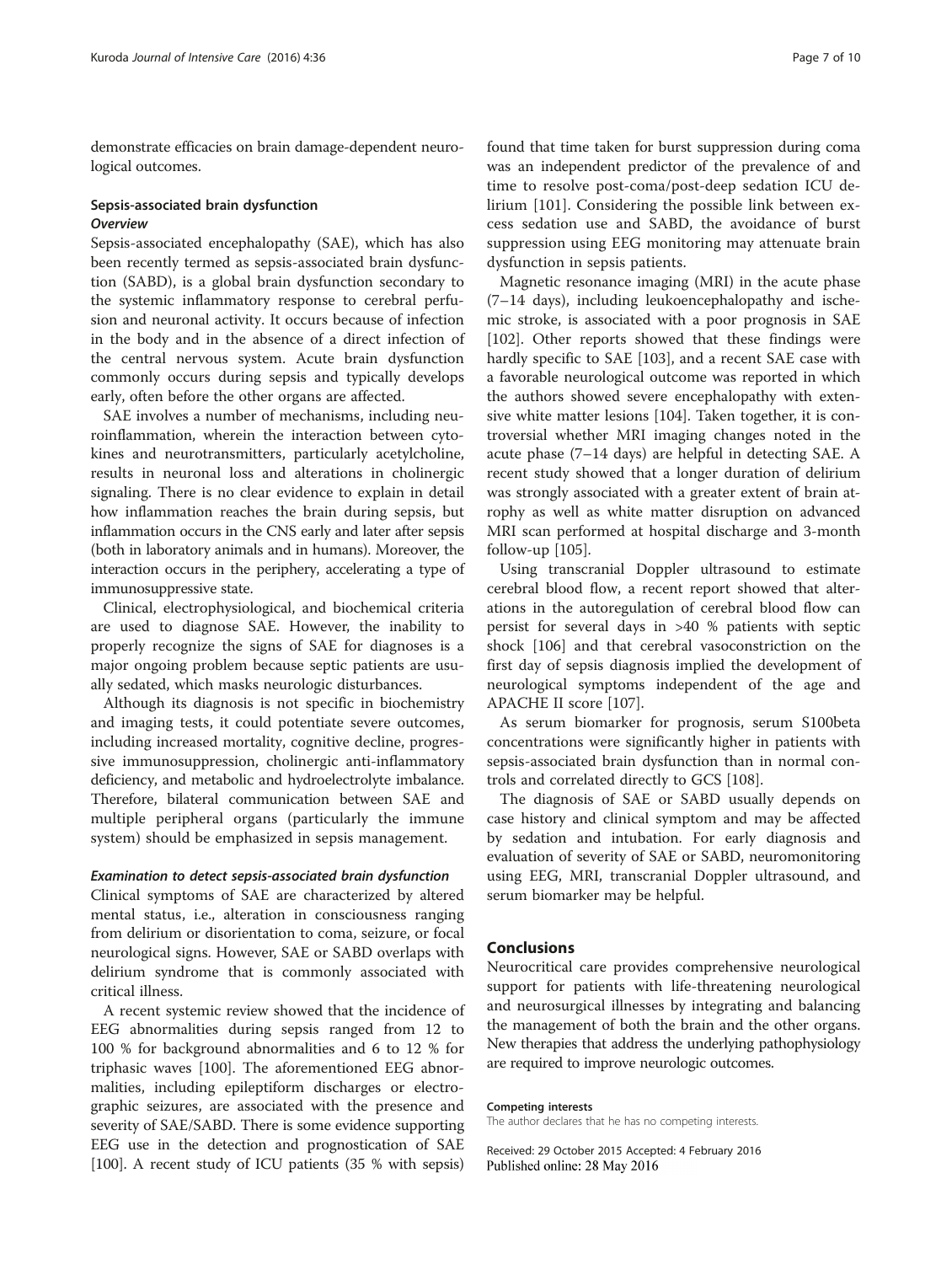- <span id="page-7-0"></span>Rincon F, Mayer SA. Neurocritical care: a distinct discipline? Curr Opin Crit Care. 2007;13(2):115–21.
- 2. Wada T, Gando S, Mizugaki A, Yanagida Y, Jesmin S, Yokota H, Ieko M. Coagulofibrinolytic changes in patients with disseminated intravascular coagulation associated with post-cardiac arrest syndrome—fibrinolytic shutdown and insufficient activation of fibrinolysis lead to organ dysfunction. Thromb Res. 2013;132(1):e64–9.
- 3. Nunnally M, Jaeschke R, Bellingan G, Lacroix J, Mourvillier B, Rodriguez-Vega G, Rubertsson S, Vassilakopoulos T, Weinert C, Zanotti-Cavazzoni S, et al. Targeted temperature management in critical care: a report and recommendations from five professional societies. Crit Care Med. 2011;39(5):1113–25.
- 4. Peberdy MA, Callaway CW, Neumar RW, Geocadin RG, Zimmerman JL, Donnino M, Gabrielli A, Silvers SM, Zaritsky AL, Merchant R, et al. Part 9: post-cardiac arrest care: 2010 American Heart Association Guidelines for Cardiopulmonary Resuscitation and Emergency Cardiovascular Care. Circulation. 2010;122(18 Suppl 3):S768–86.
- 5. Holzer M, Sterz F. Mild therapeutic hypothermia to improve the neurologic outcome after cardiac arrest. N Engl J Med. 2002;346(8):549–56.
- 6. Bernard SA, Gray TW, Buist MD, Jones BM, Silvester W, Gutteridge G, Smith K. Treatment of comatose survivors of out-of-hospital cardiac arrest with induced hypothermia. N Engl J Med. 2002;346(8):557–63.
- 7. Nielsen N, Wetterslev J, Cronberg T, Erlinge D, Gasche Y, Hassager C, Horn J, Hovdenes J, Kjaergaard J, Kuiper M, et al. Targeted temperature management at 33 degrees C versus 36 degrees C after cardiac arrest. N Engl J Med. 2013;369(23):2197–206.
- 8. Polderman KH, Varon J. How low should we go? Hypothermia or strict normothermia after cardiac arrest? Circulation. 2015;131(7):669–75.
- 9. Aibiki M, Iwata O, Nonogi H, Kinosita K, Nagao K, Board of Directors of the Japanese Association of Brain H. Target temperature management for postcardiac arrest patients. Ther Hypothermia Temp Manag. 2014;4(3):104.
- 10. Lopez-de-Sa E, Rey JR, Armada E, Salinas P, Viana-Tejedor A, Espinosa-Garcia S, Martinez-Moreno M, Corral E, Lopez-Sendon J. Hypothermia in comatose survivors from out-of-hospital cardiac arrest: pilot trial comparing 2 levels of target temperature. Circulation. 2012;126(24):2826–33.
- 11. Kaneko T, Kasaoka S, Nakahara T, Sawano H, Tahara Y, Hase M, Nishioka K, Shirai S, Hazui H, Arimoto H, et al. Effectiveness of lower target temperature therapeutic hypothermia in post-cardiac arrest syndrome patients with a resuscitation interval of <30 min. J Intensive Care. 2015;3(1):28.
- 12. Kim F, Nichol G, Maynard C, Hallstrom A, Kudenchuk PJ, Rea T, Copass MK, Carlbom D, Deem S, Longstreth WT Jr, et al. Effect of prehospital induction of mild hypothermia on survival and neurological status among adults with cardiac arrest: a randomized clinical trial. JAMA. 2014;311(1):45–52.
- 13. Polderman KH, Herold I. Therapeutic hypothermia and controlled normothermia in the intensive care unit: practical considerations, side effects, and cooling methods. Crit Care Med. 2009;37(3):1101–20.
- 14. Greer DM, Yang J, Scripko PD, Sims JR, Cash S, Wu O, Hafler JP, Schoenfeld DA, Furie KL. Clinical examination for prognostication in comatose cardiac arrest patients. Resuscitation. 2013;84(11):1546–51.
- 15. Bisschops LL, van Alfen N, Bons S, van der Hoeven JG, Hoedemaekers CW. Predictors of poor neurologic outcome in patients after cardiac arrest treated with hypothermia: a retrospective study. Resuscitation. 2011;82(6): 696–701.
- 16. Hifumi T, Kuroda Y, Kawakita K, Sawano H, Tahara Y, Hase M, et al. Effect of admission Glasgow Coma Scale motor score on neurological outcome in out-of-hospital cardiac arrest patients receiving therapeutic hypothermia. Circ J. 2015;79(10):2201–8.
- 17. Natsukawa T, Sawano H, Natsukawa M, Yoshinaga Y, Sato S, Ito Y, Otani T, Ohba J, Hayashi Y, Kai T. At what level of unconsciousness is mild therapeutic hypothermia indicated for out-of-hospital cardiac arrest: a retrospective, historical cohort study. J Intensive Care. 2015;3(1):38.
- 18. Hifumi T, Kawakita K, Okazaki T, Egawa S, Kondo Y, Natsukawa T, Sawano H. Indication for mild therapeutic hypothermia based on an initial Glasgow Coma Scale motor score. J Intensive Care. 2015;3:45.
- 19. Wijdicks EF, Bamlet WR, Maramattom BV, Manno EM, McClelland RL. Validation of a new coma scale: the FOUR score. Ann Neurol. 2005;58(4): 585–93.
- 20. Rittenberger JC, Tisherman SA, Holm MB, Guyette FX, Callaway CW. An early, novel illness severity score to predict outcome after cardiac arrest. Resuscitation. 2011;82(11):1399–404.
- 21. Fugate JE, Rabinstein AA, Claassen DO, White RD, Wijdicks EF. The FOUR score predicts outcome in patients after cardiac arrest. Neurocrit Care. 2010; 13(2):205–10.
- 22. Nair SU, Lundbye JB. The occurrence of shivering in cardiac arrest survivors undergoing therapeutic hypothermia is associated with a good neurologic outcome. Resuscitation. 2013;84(5):626–9.
- Benz-Woerner J, Delodder F, Benz R, Cueni-Villoz N, Feihl F, Rossetti AO, Liaudet L, Oddo M. Body temperature regulation and outcome after cardiac arrest and therapeutic hypothermia. Resuscitation. 2012;83(3): 338–42.
- 24. Brophy GM, Human T, Shutter L. Emergency neurological life support: pharmacotherapy. Neurocrit Care. 2015;23(Suppl 2):S48–68.
- 25. Badjatia N, Strongilis E, Gordon E, Prescutti M,Fernandez L, Fernandez A, Buitrago M, Schmidt JM, Ostapkovich ND, Mayer SA. Metabolic impact of shivering during therapeutic temperature modulation: the Bedside Shivering Assessment Scale. Stroke. 2008;39(12):3242–7. doi:[10.1161/](http://dx.doi.org/10.1161/STROKEAHA.108.523654) [STROKEAHA.108.523654](http://dx.doi.org/10.1161/STROKEAHA.108.523654). Epub 2008 Oct 16.
- 26. Badjatia N, Strongilis E, Prescutti M, Fernandez L, Fernandez A, Buitrago M, Schmidt JM, Mayer SA. Metabolic benefits of surface counter warming during therapeutic temperature modulation. Crit Care Med. 2009;37(6): 1893–7.
- 27. Barr J, Fraser GL, Puntillo K, Ely EW, Gelinas C, Dasta JF, Davidson JE, Devlin JW, Kress JP, Joffe AM, et al. Clinical practice guidelines for the management of pain, agitation, and delirium in adult patients in the intensive care unit. Crit Care Med. 2013;41(1):263–306.
- 28. Bjelland TW, Klepstad P, Haugen BO, Nilsen T, Salvesen O, Dale O. Concentrations of remifentanil, propofol, fentanyl, and midazolam during rewarming from therapeutic hypothermia. Acta Anaesthesiol Scand. 2014; 58(6):709–15.
- 29. Leary M, Grossestreuer AV, Iannacone S, Gonzalez M, Shofer FS, Povey C, Wendell G, Archer SE, Gaieski DF, Abella BS. Pyrexia and neurologic outcomes after therapeutic hypothermia for cardiac arrest. Resuscitation. 2013;84(8):1056–61.
- 30. Lascarrou JB, Le Gouge A, Dimet J, Lacherade JC, Martin-Lefevre L, Fiancette M, Vinatier I, Lebert C, Bachoumas K, Yehia A, et al. Neuromuscular blockade during therapeutic hypothermia after cardiac arrest: observational study of neurological and infectious outcomes. Resuscitation. 2014;85(9):1257–62.
- 31. Salciccioli JD, Cocchi MN, Rittenberger JC, Peberdy MA, Ornato JP, Abella BS, Gaieski DF, Clore J, Gautam S, Giberson T. Continuous neuromuscular blockade is associated with decreased mortality in post-cardiac arrest patients. Resuscitation. 2013;84(12):1728–33.
- 32. Buist M, Easther R. Mill's canons, neuro-muscular blockade (NMB), therapeutic hypothermia (TH), and outcomes from out of hospital cardiac arrest (OHCA). Resuscitation. 2013;84(12):1648–9.
- 33. Fox JL, Vu EN, Doyle-Waters M, Brubacher JR, Abu-Laban R, Hu Z. Prophylactic hypothermia for traumatic brain injury: a quantitative systematic review. CJEM. 2010;12(4):355–64.
- 34. Tokutomi T, Morimoto K, Miyagi T, Yamaguchi S, Ishikawa K, Shigemori M. Optimal temperature for the management of severe traumatic brain injury: effect of hypothermia on intracranial pressure, systemic and intracranial hemodynamics, and metabolism. Neurosurgery. 2003;52(1):102–11. discussion 111–102.
- 35. Jiang JY, Lyeth BG, Kapasi MZ, Jenkins LW, Povlishock JT. Moderate hypothermia reduces blood-brain barrier disruption following traumatic brain injury in the rat. Acta Neuropathol. 1992;84(5):495–500.
- 36. Suehiro E, Fujisawa H, Akimura T, Ishihara H, Kajiwara K, Kato S, Fujii M, Yamashita S, Maekawa T, Suzuki M. Increased matrix metalloproteinase-9 in blood in association with activation of interleukin-6 after traumatic brain injury: influence of hypothermic therapy. J Neurotrauma. 2004; 21(12):1706–11.
- 37. Globus MY, Alonso O, Dietrich WD, Busto R, Ginsberg MD. Glutamate release and free radical production following brain injury: effects of posttraumatic hypothermia. J Neurochem. 1995;65(4):1704–11.
- 38. Clifton GL, Miller ER, Choi SC, Levin HS, McCauley S, Smith Jr KR, Muizelaar JP, Wagner FC, Jr., Marion DW, Luerssen TG, et al. Lack of effect of induction of hypothermia after acute brain injury. N Engl J Med. 2001;344(8):556–63.
- 39. Clifton GL, Valadka A, Zygun D, Coffey CS, Drever P, Fourwinds S, Janis LS, Wilde E, Taylor P, Harshman K, et al. Very early hypothermia induction in patients with severe brain injury (the National Acute Brain Injury Study: Hypothermia II): a randomised trial. Lancet Neurol. 2011;10(2):131–9.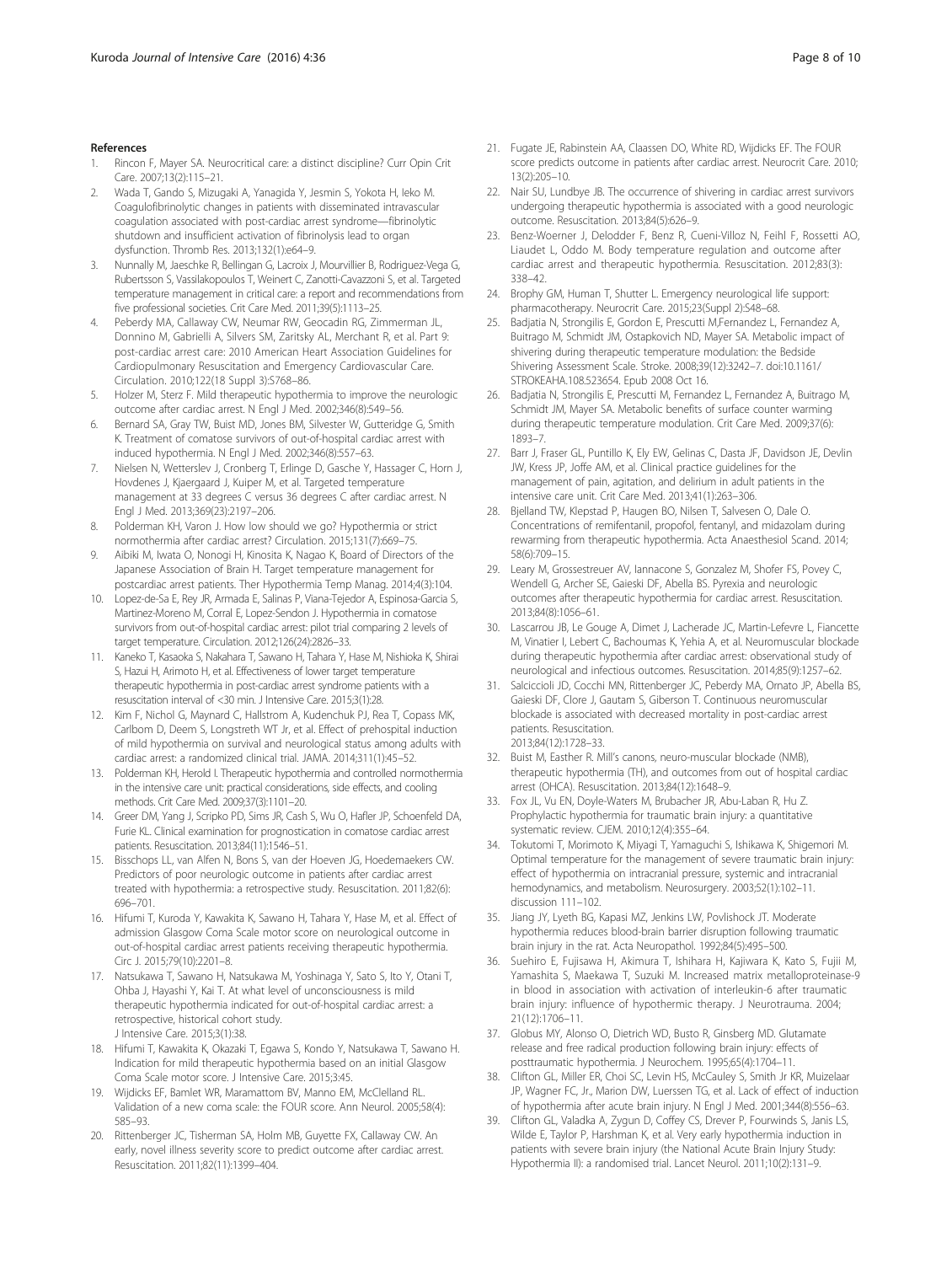- <span id="page-8-0"></span>40. Hutchison JS, Ward RE, Lacroix J, Hebert PC, Barnes MA, Bohn DJ, Dirks PB, Doucette S, Fergusson D, Gottesman R, et al. Hypothermia therapy after traumatic brain injury in children. N Engl J Med. 2008;358(23):2447–56.
- 41. Maekawa T, Yamashita S, Nagao S, Hayashi N, Ohashi Y, Brain-Hypothermia Study G. Prolonged mild therapeutic hypothermia versus fever control with tight hemodynamic monitoring and slow rewarming in patients with severe traumatic brain injury: a randomized controlled trial. J Neurotrauma. 2015;32(7):422–9.
- 42. Yamamoto T, Mori K, Maeda M. Assessment of prognostic factors in severe traumatic brain injury patients treated by mild therapeutic cerebral hypothermia therapy. Neurol Res. 2002;24(8):789–95.
- 43. Suehiro E, Koizumi H, Fujisawa H, Fujita M, Kaneko T, Oda Y, Yamashita S, Tsuruta R, Maekawa T, Suzuki M. Diverse effects of hypothermia therapy in patients with severe traumatic brain injury based on the computed tomography classification of the traumatic coma data bank. J Neurotrauma. 2015;32(5):353–8.
- 44. Clifton GL, Coffey CS, Fourwinds S, Zygun D, Valadka A, Smith KR, Frisby ML, Bucholz RD, Wilde EA, Levin HS, et al. Early induction of hypothermia for evacuated intracranial hematomas: a post hoc analysis of two clinical trials. J Neurosurg. 2012;117(4):714–20.
- 45. Civil ID, Schwab CW. The Abbreviated Injury Scale, 1985 revision: a condensed chart for clinical use. J Trauma. 1988;28(1):87–90.
- 46. Hifumi T, Kuroda Y, Kawakita K, Yamashita S, Oda Y, Dohi K, et al. Fever control management is preferable to mild therapeutic hypothermia in traumatic brain injury patients with Abbreviated Injury scale 3–4: a multicenter, randomized controlled trial. J Neurotrauma. 2015. [Epub ahead of print].
- 47. Andrews PJ, Sinclair HL, Rodriguez A, Harris BA, Battison CG, Rhodes JK, et al. Hypothermia for intracranial hypertension after traumatic brain injury. N Engl J Med. 2015;373(25):2403–12.
- 48. Nielsen N, Sunde K, Hovdenes J, Riker RR, Rubertsson S, Stammet P, Nilsson F, Friberg H, Hypothermia N. Adverse events and their relation to mortality in out-of-hospital cardiac arrest patients treated with therapeutic hypothermia. Crit Care Med. 2011;39(1):57–64.
- 49. Shiozaki T, Hayakata T, Taneda M, Nakajima Y, Hashiguchi N, Fujimi S, Nakamori Y, Tanaka H, Shimazu T, Sugimoto H. A multicenter prospective randomized controlled trial of the efficacy of mild hypothermia for severely head injured patients with low intracranial pressure. Mild Hypothermia Study Group in Japan. J Neurosurg. 2001;94(1):50–4.
- 50. Wang HE, Callaway CW, Peitzman AB, Tisherman SA. Admission hypothermia and outcome after major trauma. Crit Care Med. 2005;33(6): 1296–301.
- 51. Gando S, Sawamura A, Hayakawa M. Trauma, shock, and disseminated intravascular coagulation: lessons from the classical literature. Ann Surg. 2011;254(1):10–9.
- 52. Polderman KH. Mechanisms of action, physiological effects, and complications of hypothermia. Crit Care Med. 2009;37(7 Suppl):S186–202.
- 53. Brophy GM, Bell R, Claassen J, Alldredge B, Bleck TP, Glauser T, Laroche SM, Riviello JJ Jr, Shutter L, Sperling MR, et al. Guidelines for the evaluation and management of status epilepticus. Neurocrit Care. 2012;17(1):3–23.
- 54. Towne AR, Waterhouse EJ, Boggs JG, Garnett LK, Brown AJ, Smith Jr JR, DeLorenzo RJ. Prevalence of nonconvulsive status epilepticus in comatose patients. Neurology. 2000;54(2):340–5.
- 55. Rossetti AO, Reichhart MD, Schaller MD, Despland PA, Bogousslavsky J. Propofol treatment of refractory status epilepticus: a study of 31 episodes. Epilepsia. 2004;45(7):757–63.
- 56. Krishnamurthy KB, Drislane FW. Depth of EEG suppression and outcome in barbiturate anesthetic treatment for refractory status epilepticus. Epilepsia. 1999;40(6):759–62.
- 57. Claassen J, Hirsch LJ, Emerson RG, Bates JE, Thompson TB, Mayer SA. Continuous EEG monitoring and midazolam infusion for refractory nonconvulsive status epilepticus. Neurology. 2001;57(6):1036–42.
- 58. Arif H, Hirsch LJ. Treatment of status epilepticus. Semin Neurol. 2008;28(3): 342–54.
- 59. Sutter R, Fuhr P, Grize L, Marsch S, Ruegg S. Continuous video-EEG monitoring increases detection rate of nonconvulsive status epilepticus in the ICU. Epilepsia. 2011;52(3):453–7.
- 60. Zehtabchi S, Abdel Baki SG, Omurtag A, Sinert R, Chari G, Malhotra S, Weedon J, Fenton AA, Grant AC. Prevalence of non-convulsive seizure and other electroencephalographic abnormalities in ED patients with altered mental status. Am J Emerg Med. 2013;31(11):1578–82.
- 61. Claassen J, Mayer SA, Kowalski RG, Emerson RG, Hirsch LJ. Detection of electrographic seizures with continuous EEG monitoring in critically ill patients. Neurology. 2004;62(10):1743–8.
- 62. Pandian JD, Cascino GD, So EL, Manno E, Fulgham JR. Digital videoelectroencephalographic monitoring in the neurological-neurosurgical intensive care unit: clinical features and outcome. Arch Neurol. 2004;61(7): 1090–4.
- 63. Jordan KG. Continuous EEG and evoked potential monitoring in the neuroscience intensive care unit. J Clin Neurophysiol. 1993;10(4):445–75.
- 64. Rossetti AO, Urbano LA, Delodder F, Kaplan PW, Oddo M. Prognostic value of continuous EEG monitoring during therapeutic hypothermia after cardiac arrest. Crit Care. 2010;14(5):R173.
- 65. Rittenberger JC, Popescu A, Brenner RP, Guyette FX, Callaway CW. Frequency and timing of nonconvulsive status epilepticus in comatose post-cardiac arrest subjects treated with hypothermia. Neurocrit Care. 2012; 16(1):114–22.
- 66. Shneker BF, Fountain NB. Assessment of acute morbidity and mortality in nonconvulsive status epilepticus. Neurology. 2003;61(8):1066–73.
- 67. Beniczky S, Hirsch LJ, Kaplan PW, Pressler R, Bauer G, Aurlien H, Brogger JC, Trinka E. Unified EEG terminology and criteria for nonconvulsive status epilepticus. Epilepsia. 2013;54 Suppl 6:28–9.
- 68. Hirsch LJ, LaRoche SM, Gaspard N, Gerard E, Svoronos A, Herman ST, Mani R, Arif H, Jette N, Minazad Y, et al. American Clinical Neurophysiology Society's Standardized Critical Care EEG Terminology: 2012 version. J Clin Neurophysiol. 2013;30(1):1–27.
- 69. Gaspard N, Hirsch LJ, LaRoche SM, Hahn CD, Westover MB, Critical Care EEGMRC. Interrater agreement for Critical Care EEG Terminology. Epilepsia. 2014;55(9):1366–73.
- 70. Leitinger M, Beniczky S, Rohracher A, Gardella E, Kalss G, Qerama E, Hofler J, Hess Lindberg-Larsen A, Kuchukhidze G, Dobesberger J, et al. Salzburg Consensus Criteria for Non-Convulsive Status Epilepticus—approach to clinical application. Epilepsy Behav. 2015;49:158–63.
- 71. Shah NA, Wusthoff CJ. How to use: amplitude-integrated EEG (aEEG). Arch Dis Child Educ Pract Ed. 2015;100(2):75–81.
- 72. Claassen J, Taccone FS, Horn P, Holtkamp M, Stocchetti N, Oddo M, Neurointensive Care Section of the European Society of Intensive Care M. Recommendations on the use of EEG monitoring in critically ill patients: consensus statement from the neurointensive care section of the ESICM. Intensive Care Med. 2013;39(8):1337–51.
- 73. Friberg H, Westhall E, Rosen I, Rundgren M, Nielsen N, Cronberg T. Clinical review: continuous and simplified electroencephalography to monitor brain recovery after cardiac arrest. Crit Care. 2013;17(4):233.
- 74. Karakis I, Montouris GD, Otis JA, Douglass LM, Jonas R, Velez-Ruiz N, Wilford K, Espinosa PS. A quick and reliable EEG montage for the detection of seizures in the critical care setting. J Clin Neurophysiol. 2010;27(2):100–5.
- 75. Young GB, Sharpe MD, Savard M, Al Thenayan E, Norton L, Davies-Schinkel C. Seizure detection with a commercially available bedside EEG monitor and the subhairline montage. Neurocrit Care. 2009;11(3):411–6.
- 76. Nitzschke R, Muller J, Engelhardt R, Schmidt GN. Single-channel amplitude integrated EEG recording for the identification of epileptic seizures by nonexpert physicians in the adult acute care setting. J Clin Monit Comput. 2011;25(5):329–37.
- 77. Moura LM, Shafi MM, Ng M, Pati S, Cash SS, Cole AJ, Hoch DB, Rosenthal ES, Westover MB. Spectrogram screening of adult EEGs is sensitive and efficient. Neurology. 2014;83(1):56–64.
- 78. Williamson CA, Wahlster S, Shafi MM, Westover MB. Sensitivity of compressed spectral arrays for detecting seizures in acutely ill adults. Neurocrit Care. 2014;20(1):32–9.
- 79. Rundgren M, Rosen I, Friberg H. Amplitude-integrated EEG (aEEG) predicts outcome after cardiac arrest and induced hypothermia. Intensive Care Med. 2006;32(6):836–42.
- 80. Egawa S, Hifumi T, Kawakita K, Manabe A, Matumura H, Okazaki T, Hamaya H, Shinohara N, Shishido H, Takano K et al.: Successful treatment of nonconvulsive status epilepticus diagnosed using bedside monitoring by a combination of amplitude-integrated and two-channel simplified electroencephalography. Acute Med Surg. 2015. doi[:10.1002/ams2.156.](http://dx.doi.org/10.1002/ams2.156)
- 81. Vergouwen MD, Vermeulen M, van Gijn J, Rinkel GJ, Wijdicks EF, Muizelaar JP, Mendelow AD, Juvela S, Yonas H, Terbrugge KG, et al. Definition of delayed cerebral ischemia after aneurysmal subarachnoid hemorrhage as an outcome event in clinical trials and observational studies: proposal of a multidisciplinary research group. Stroke. 2010;41(10):2391–5.